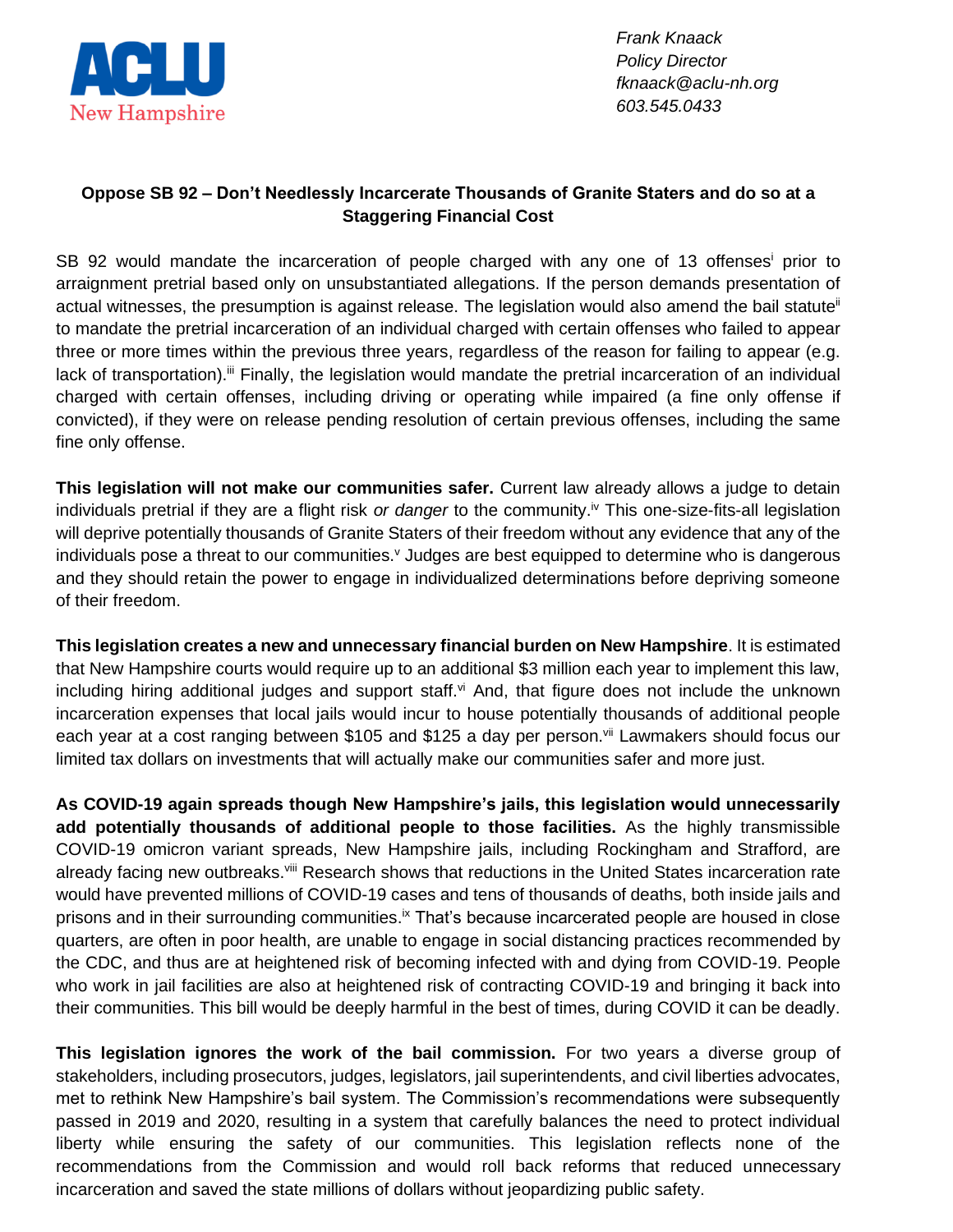**This legislation is based in fear, not evidence.** Despite the fear-based rhetoric and limited anecdotal stories from some law enforcement leaders, proponents of this legislation have proved no data to support their claims that the current bail system makes New Hampshire less safe. In fact, crime rates in NH have decreased over 14 percent since the implementation of bail reform.<sup>x</sup> Legislators should not enact laws that would deprive the freedom of potentially thousands of Granite Staters each year without clear evidence that the incarceration is necessary to protect public safety. Without data, this legislation is dangerous.

**This legislation will over-incarcerate individuals pretrial.** Because this legislation too often determines who remains free pretrial by crime type and not individualized findings, this legislation will incarcerate those who are not dangerous; those who are not a risk of flight; those who will be found not guilty; and those who will have charges dismissed.

**This legislation raises serious constitutional concerns.** The U.S. Supreme Court has made clear that individuals cannot be detained pretrial without bail unless there is a basis of dangerousness, and that dangerousness must be proven by "clear and convincing evidence."<sup>xi</sup> After an initial hearing in which the prosecution may prevail with calling actual witnesses, this bill instead presumes dangerousness based exclusively on the charge against a person. In addition, in certain cases using a presumption against the defendant, the legislation mandates the incarceration of individuals pretrial unless the individual proves a negative – that they are not dangerous. Putting the burden of disproving dangerousness on the defendant and creating a presumption of pretrial detention raises constitutional concerns.

**This legislation flips innocent until proven guilty on its head.** This legislation in effect presumes guilt by mandating the detention of individuals based merely on the offense they were charged with, which we know in New Hampshire is sometimes arbitrarily determined and later reduced after the prosecutor reviews the case file. To deny the liberty of someone who is presumed innocent, the evidentiary standard should be high and the burden of meeting it should be on the government. This legislation fails to meet this basic test.

**Pretrial detention has a devastating human toll.** Pretrial detention, even for a short period of time, increases the likelihood of innocent people pleading guilty to a crime, loss of employment, income, and housing, and traumatic family disruption. This legislation would subject potentially thousands of Granite Staters to these devastating collateral harms.

**This legislation would result in the pretrial incarceration of people whose underlying charge does not carry jail time if convicted.** This bill specifically allows for pretrial detention for individuals charged only with a class B misdemeanor. The definition of a class B misdemeanor is an offense that carries no jail time. This bill risks imposing a harsher penalty on someone presumed innocent than allowed under the law if that person is subsequently found guilty. This makes no sense.

**This legislation mandates pretrial incarceration for failure to appear, regardless of the reason.** Under the legislation, individuals shall be incarcerated pretrial if they have failed to appear three or more times in the previous three years or twice in the present case. This legislation ignores the fact that four of the five top reasons that individuals miss their court date have nothing to do with the case or public safety. They are: child care, transportation, employment requirements, or simply forgot.<sup>xii</sup> In many cases FTAs could be reduced by simply embracing reminder models that have been effectively deployed in other states, including text and call reminders.<sup>xiii</sup> These models have reduced FTAs and saved states hundreds of thousands of dollars in unneeded jail and warrant expenses.<sup>xiv</sup> New Hampshire should avoid this one-size-fits-all approach that risks needlessly re-filling our jails with pretrial detainees.

## **Oppose SB 92 - Keep Bail Decisions in the Hands of Judges**